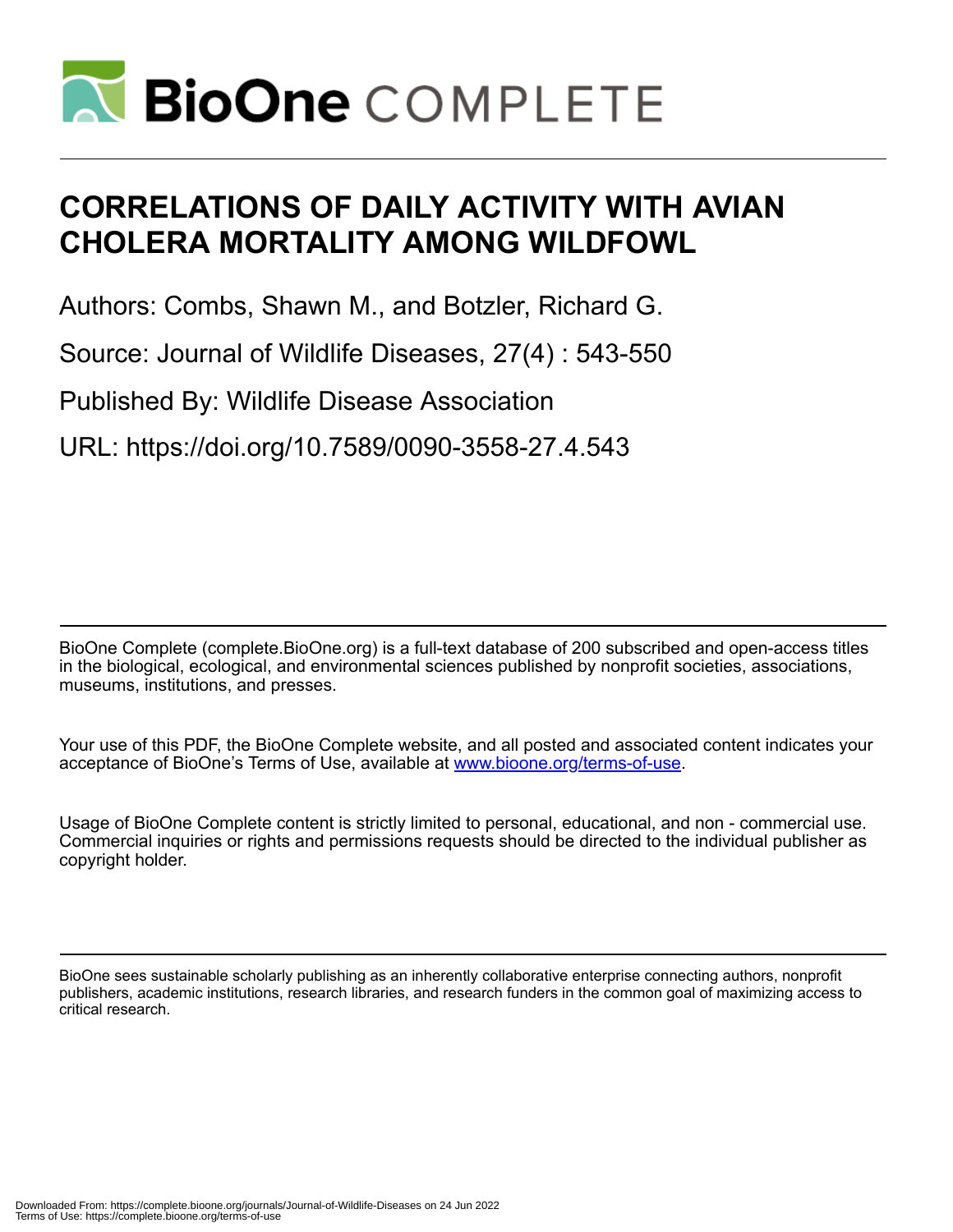# **CORRELATIONS OF DAILY ACTIVITY WITH AVIAN CHOLERA MORTALITY AMONG WILDFOWL**

## $Shawn$  **M.** Combs<sup>1</sup> and Richard G. Botzler<sup>1,2</sup>

'Department of Wildlife, Humboldt State University, Arcata, California 95521, USA <sup>2</sup> Author for correspondence

ABSTRACT: We tested the hypothesis that wildfowl activities can influence the risk of avian cholera *(Pasteurella multocida* infection) for susceptible birds at Centerville, Humboldt County, California (USA). Avian cholera mortality characteristics from past epizootics were correlated with variations in flock size, habitat use and 11 feeding and nonfeeding behaviors among six empirically defined groups of wildfowl: American coots *(Fulica americana),* tundra swans *(Cygnus columbianus),* American wigeon *(Anas americana),* northern pintails *(A. acuta),* northern shovelers *(A. clypeata)/* mallards *(A. platyrhynchos),* and teal *(A. discors, A. crecca, A. cyanoptera).* The position of these wildfowl groups in past mortality sequences was directly correlated with mean flock size, time spent on land, and time spent grazing on land or in shallow water. We propose that variations in bird density, habitat use and frequency of grazing may serve as predisposing factors to avian cholera among wildfowl.

*Key words:* American coots, *Anas* spp., avian cholera, behavioral ecology, *Cygnus columbianus,* epizootiology, *Fulica americana,* tundra swans.

# **INTRODUCTION**

Avian cholera, caused by the bacterium *Pasteurella multocida,* annually kills thousands of wildfowl throughout North America (Rosen, 1971). While annual losses among affected species are well documented (Titche, 1979; Friend, 1987), little is known about the factors initiating the disease or facilitating its transmission in wildfowl.

Since 1945, seven avian cholera epizootics were confirmed and three more sus pected at Centerville, Humboldt County, California (USA) (Titche, 1979; R. G. Botzler, unpubl. data). None have been re ported since 1979. Based on evaluations of the January 1977 and January 1978 epizootics, two distinctive features were documented among affected wildfowl. A se quence in species mortality was observed. American coot *(Fulica americana)* mortality started and reached a peak early in the epizootics, followed by swans and American wigeon *(Anas americana),* northern pintails *(A. acuta),* northern shovelers *(A. clypeata),* mallards *(A. platyrhynchos),* and teal *(A. discors, A. crecca, A. cyanoptera),* respectively (Oddo et a!., 1978; Mensik and Botzler, 1989). Secondly, coots suffered disproportionately high mortality. Coots composed 80 to 85% of the mortality, but only 45 to 55% of the wildfowl use on this site; in contrast, other wildfowl generally died at lower frequencies than predicted from their use of the area (Oddo et a!., 1978; Mensik and Botzler, 1989).

Rosen (1969) observed that the extent of avian cholera mortality among tundra swans *(Cygnus columbianus)* had no statistical relation to their live populations over a 13-yr period, and hypothesized that avian cholera functioned in a density-independent fashion. We predicted that if Rosen (1969) was correct, there would be no relation between wildfowl densities and (a) their position in the mortality sequence or (b) the occurrence of disproportionate mortality.

While there are many studies on wildlife habitat use and behavior (Delacour and Mayr, 1945; Johnsgard, 1965, 1975; Bellrose, 1980), no one has assessed variation in behavior and habitat use of several species of wildfowl at a single site, in relation to their susceptibility to avian cholera. Ro sen (1969) proposed that variation in sus ceptibility to avian cholera among wildfowl could be due to differences in habitat use or behavior. If Rosen (1969) was cor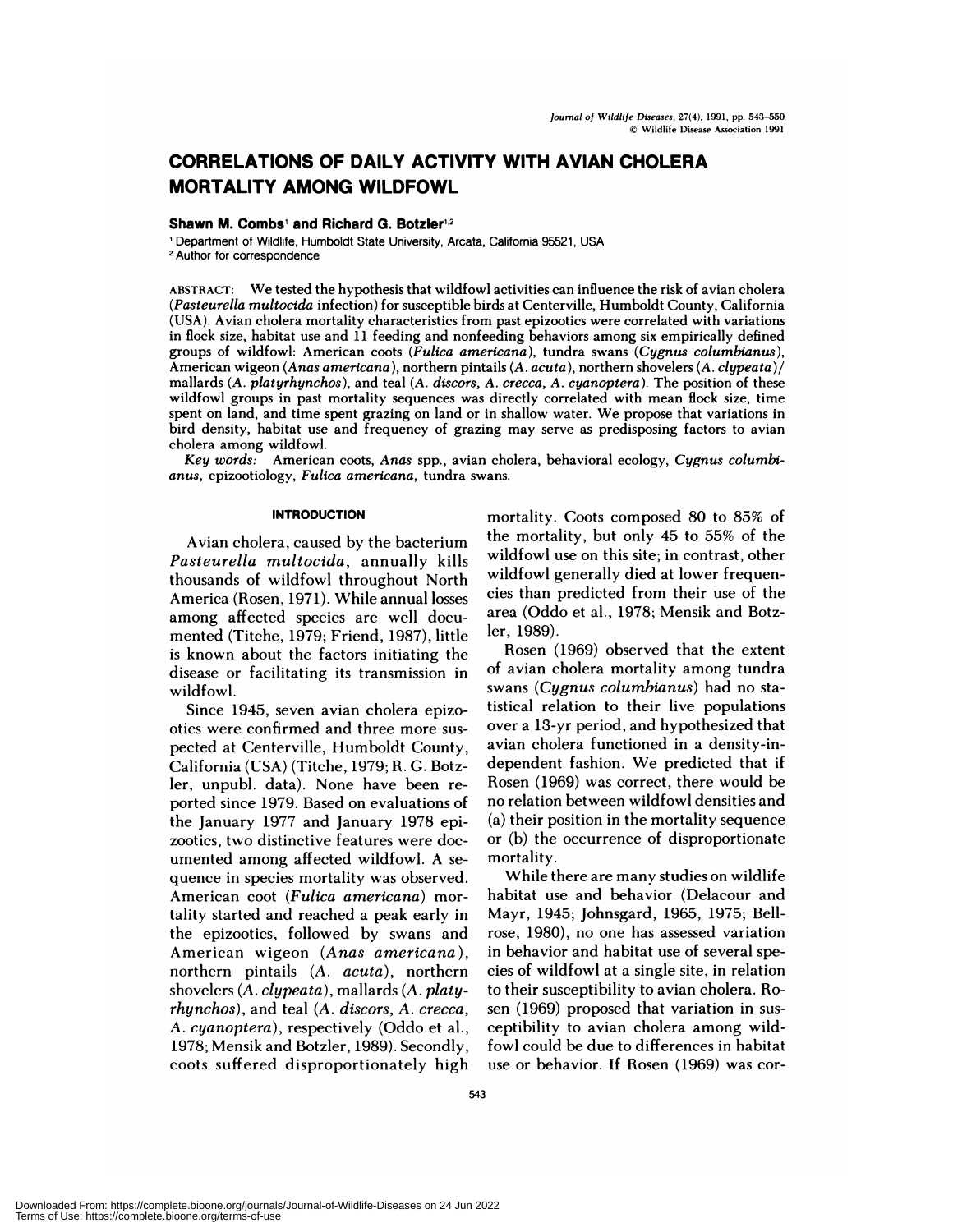rect, we predicted there would be consistent behavioral differences among species that died early in avian cholera epizootics or had disproportionately high mortality, compared with other wildfowl. Because water is a likely medium for transmitting pasteurellae, we expect that birds dying early or which suffered disproportionate mortality would have different feeding behaviors than other wildfowl.

During past avian cholera epizootics at Centerville, we observed the greatest concentrations of carcasses in shallow water along mudflats and shorelines, partly in response to prevailing winds. Thus, we ex pected that wildfowl spending the most time in shallow water would receive the greatest exposure to *P. multocida* during epizootics. If this hypothesis was correct, we predicted the groups that died early and suffered disproportionately high mortality would be the ones spending the most time in shallow water.

Our objectives were to determine whether differences in flock size, habitat use and behavior among wildfowl at Centerville were correlated with their position in the sequence of mortality, or were related to the high disproportionate mortality from avian cholera among coots. An absence of correlations would conflict with the hypothesis that wildfowl activities influence the risk of avian cholera for sus ceptible birds.

#### **STUDY AREA**

The study was conducted at Centerville, 26 km southwest of Eureka, Humboldt County, California 40°30'N, 124°10'W). Two seasonal ponds (Ponds One and Two), approximately 3.9 and 5.5 ha, respectively, were separated from the Pacific Ocean by a 700-m strip of pasturelands and coastal dunes. Dominant vegetation included *Juncus* sp., *Rumex* sp., *Rubus* sp., *Scirpus* sp., *Potamogeton* sp., *Ruppia* sp., *Lemna* sp., and assorted Gramineae (Combs, 1988). Maximum water depths ranged up to 0.5 m in Pond One and 1.2 m in Pond Two. The area was grazed by cattle and sheep from February to October each year. From October through January, hunting rights were leased to a local hunting club. Additional information about this site is provided by Combs (1988).

Wildfowl generally begin to arrive at Centerville from late October to mid-November each year, and have departed by early March (Combs, 1988; R. C. Botzler, unpubl. data). Specific population characteristics for the years of this study are summarized by Combs (1988). The wildfowl evaluated in this study are present each year and have regularly died from avian cholera at Centerville.

### **MATERIALS AND METHODS**

The ponds and adjacent land area were divided into 76 observation units to facilitate locating birds on the study site (Combs, 1988). Sizes and shapes of these units were determined by natural boundaries of shoreline, and water depth  $(\leq 0.15 \text{ m}, >0.15 \text{ m})$ . Mean area of units was 1855 m2 (SE **=** 215); median size was 1,470  $m<sup>2</sup>$ .

Based on their positions in the mortality se quence, six wildfowl groups were empirically defined: coots, wigeon, swans, pintails, shoveler/ mallards, and teal. Observations were limited to daylight hours (0600-1800) on non-hunting days, October through March, 1982-83 and 1983-84. Four scans (Altmann, 1974) were made every hour each day. A scan to determine the flock size of each wildfowl group within each of the 76 observation units of the site was made 15 min before the hour. At Pond Two, bird locations also were categorized as deep water (pond locations >0.15 m deep), shallow water (pond locations  $\leq 0.15$  m), and land (land surface adjacent to the pond). The location and behavior of individual coots were recorded on scans every half hour. Scans of all other wildfowl were made 15 min past each hour. All behavioral surveys were done with a  $36 \times$  spotting scope mounted on a 1.5-m ladder located 75 m north of the ponds.

Eleven behaviors were defined: (a) grazing or ripping off tops of vegetation on land area or in shallow water; (b) dipping or feeding with the head and neck underwater but with the body horizontal on the water surface; (c) tipping or feeding with the body perpendicular to the water surface, and only the feet and tail visible; (d) gleaning or skimming the water surface with the bill; (e) preening or cleaning feathers with the bill, (f) bathing; (g) swimming; (h) walking; (i) taking-off; (j) landing; and (k) inactive such as roosting, loafing, or motionless on water or land.

The Statistical Package for the Social Sciences (SPSS) software (Nie et al., 1975; Hull and Nie, 1981) was used for statistical analyses. Standard nonparametric analyses (Zar, 1974) were used to test differences in wildfowl habitat use and behaviors between wildlife groups, and com-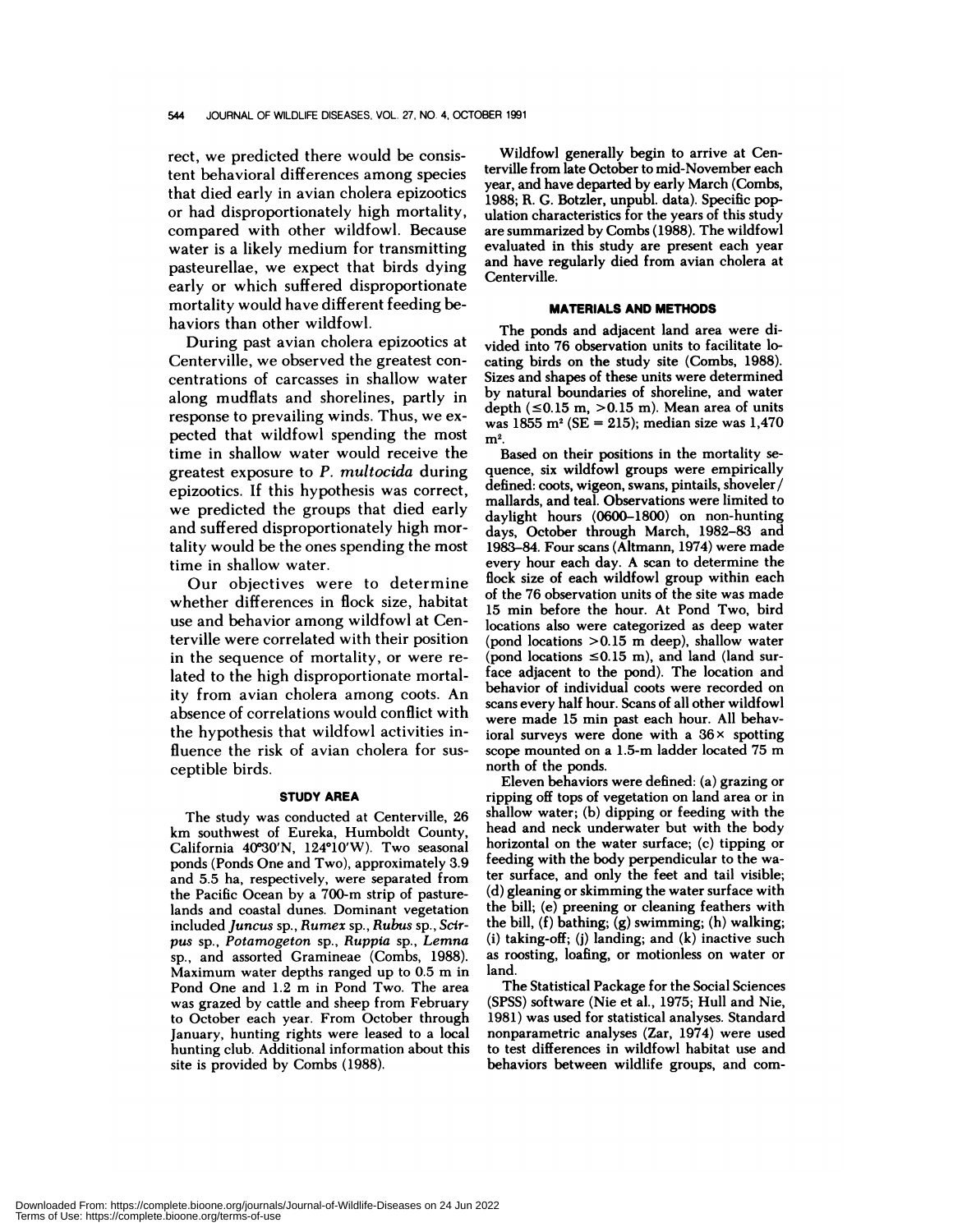|                                                         |       |       | Ranking of sequential avian cholera mortality* |          |           |      |
|---------------------------------------------------------|-------|-------|------------------------------------------------|----------|-----------|------|
|                                                         |       | 2.5   | 2.5                                            | 4        | Shoveler/ | 6    |
|                                                         | Coots | Swans | Wigeon                                         | Pintails | mallards  | Teal |
| Mean flock<br>Size per observation<br>Unit <sup>b</sup> | 20.7  | 28.7  | 19.1                                           | 9.4      | 6.2       | 6.3  |

TABLE 1. Average flock size maintained by six wildfowl groups on the Centerville Ponds, Humboldt County, California, October to March 1982-83, 1983-84.

 $R$ anking based on Oddo et al. (1978) and Mensik and (Botzler (1989). Those dying first in the epizootics have a rank of "1"; those with a rank of "6" died last. Since the peak mortality of swans has occurred both before and after wigeon mortality, both species received a rank of "2.5."

"Means based on observation units with at least one bird, for each respective wildfowl group.

pare species mortality from past epizootics to variation in flock size, habitat use, and behavior. Behaviors and locations were ranked and com pared using Mann-Whitney U-tests for two independent samples, and Kruskal-Wallis tests for three or more independent samples. For both species and behavior, the unit of replication was days, with a pooling of grid units and time of day. Both tests were weighted for unequal sam ple sizes and corrected for ties within SPSS. Due to large sample sizes, the Mann-Whitney U-statistic was transformed into a normally distributed *Z* statistic. When Kruskal-Wallis test results indicated significant differences between samples, nonparametric multiple comparisons similar to Newman-Keuls, but which use rank sums instead of rank means, were used to determine which samples were significantly different from each other (Zar, 1974). The significance level for these tests was set at  $\alpha = 0.05$ .

Hypotheses of correlations between position in the mortality sequence of past epizootics and differences in flock size and behavior were tested using Spearman's rank correlation test (Zar, 1974). Mortality rankings varied from 1 (coots) to 6 (teal). Because peak wigeon mortality oc curred both before (Oddo et al., 1978) and after (Mensik and Botzler, 1989) that of swans, both species were assigned a rank of 2.5. Exact probabilities were calculated for all correlations.

# **RESULTS**

Swans had the highest mean flock size, followed by coots, wigeon, pintails, teal, and shoveler/mallards, respectively (Table 1). Ranking of mean flock size was directly correlated  $(r = 0.84, P = 0.036)$ to the position of these species in the mortality sequence of past epizootics (Oddo et al., 1978; Mensik and Botzler, 1989). The relationship between flock size and the high disproportionate mortality among coots in past epizootics was less clear. Coots had the second highest mean flock size. But swans had the highest mean flock size, despite not having had disproportionately high mortality at Centerville.

Coots, wigeon and swans used land significantly more than did pintails, shoveler/ mallards and teal (Table 2). The position of wildfowl in the mortality sequence was

**TABLE** 2. Percentage of total time birds were observed on three habitats of Pond Two, Centerville, Humboldt County, California, October to March 1982-83 and 1983-84.

|                                      | Coots<br>$n = 32,108$ | Wigeon<br>$n = 4.231$ | Swans<br>$n = 1,040$ | Pintails<br>$n = 3.149$ | Shoveler/<br>Mallards<br>$n = 2,659$ | Teal<br>$n = 979$ |
|--------------------------------------|-----------------------|-----------------------|----------------------|-------------------------|--------------------------------------|-------------------|
| Land area<br>Shallow water           | 21.9                  | 28.8                  | 39.6                 | 3.8                     | 2.0                                  | 6.4               |
| $(< 0.15 \, \text{m})$<br>Deep water | 39.0                  | 40.7                  | 11.4                 | 57.6                    | 31.0                                 | 48.9              |
| $(>0.15 \; \text{m})$                | 39.1                  | 30.5                  | 49.0                 | 38.6                    | 67.0                                 | 44.7              |

'Number of observations made for each group.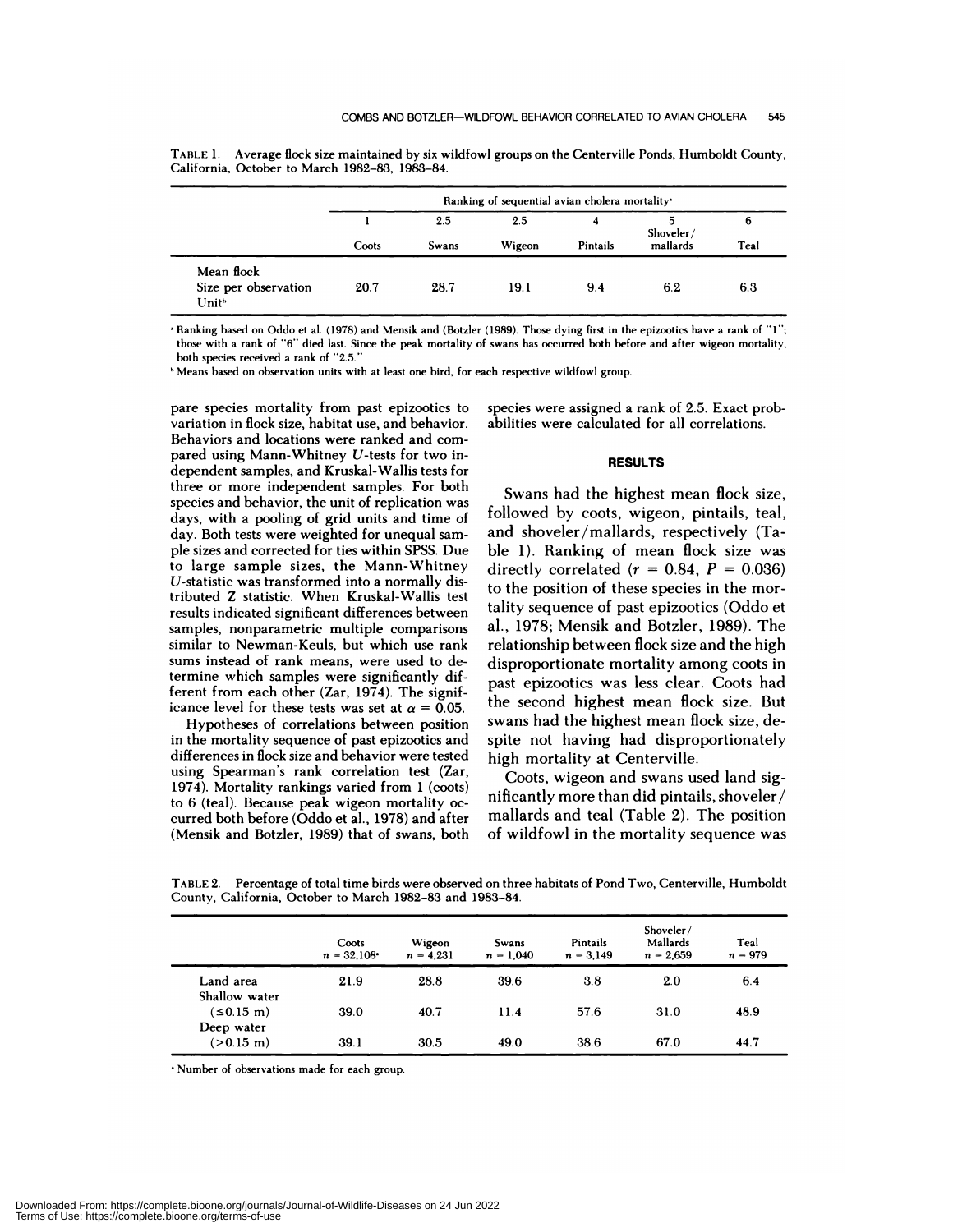weakly correlated with their ranking of time spent on land  $(r = 0.75, P = 0.084)$ . There was no evident relationship between high disproportionate mortality among coots during past epizootics, and differ ences in time spent on land between coots and the other wildfowl groups in this study.

We recorded 62,460 behavioral acts among wildfowl (Table 3). Coots spent significantly more time grazing (73.0%) than all other activities combined (Table 3), and grazed more frequently than other waterfowl (Tables 3, 4). Swimming (11.5%) was the next most frequent behavior for coots. The remaining nine behaviors accounted for only 15.5% of coot sightings (Table 3). Coots exhibited significantly less inactivity than any other wildfowl group (Tables 3, 4).

Overall, coots and wigeon had some similarities in behaviors (Table 3). Like coots, wigeon spent significantly more time grazing (62.3%) than all other behaviors combined (Tables 3), and swimming also was the second most common behavior observed. The position of wildfowl in the mortality sequence of past epizootics was directly correlated  $(r = 0.93, P = 0.008)$ to the rank order of their grazing frequency (Table 4).

#### **DISCUSSION**

This was an exploratory study designed to test hypotheses about the possible roles of wildfowl density, habitat use and behavior, as predisposing factors to avian cholera. In themselves, correlations are not adequate to establish cause and effect relationships. Rather, correlation patterns were used to test these hypotheses.

The position of wildfowl in the mortality sequence of past epizootics at Centerville was directly correlated to their mean flock size, time spent on land, and frequency of grazing on land and shallow water.

The observation that species with large flock sizes died earlier in avian cholera epizootics conflicted with the hypothesis that avian cholera operates in a density-

independent fashion. Finding evidence for a density-dependent relationship is not surprising, however, since high densities facilitate the transmission of avian cholera through domestic bird populations (Van Es and Olney, 1940).

Correlation of position in the mortality sequence with time spent on land was un expected. Because most carcasses occur in shallow water, we assumed the greatest exposure to infection would occur there. Thus, we expected that time spent in shallow water would be better correlated with avian cholera mortality than time spent on land. Perhaps pasteurellae originating from carcasses on land are not subject to dilution, and are transmitted in a more con centrated dose to birds grazing or scav enging on land. Coots have been observed scavenging on carcasses during avian chol era epizootics (Paullin, 1987). It also is possible that the correlation to time spent on land was confounded by flock size; rank of flock size for each wildfowl group was directly correlated to rank of time spent on land  $(r = 0.89, P = 0.019)$ .

Our behavioral observations (Tables 3, 4) were consistent with earlier reports on wildfowl behavior (Johnsgard, 1965, 1975; Bellrose, 1980). Because bacteria tend to concentrate near the surface of the water (Potter and Baker, 1961; Potter, 1964), birds grazing at the surface would be ex posed regularly to *P. multocida* in water during an avian cholera epizootic. In contrast, birds ingesting food or water below the surface, such as dippers and tippers, would be expected to receive less exposure to bacteria on the water surface.

Several factors added uncertainty to these findings. One important factor is that avian cholera did not occur during this study; thus, mortality patterns from one set of years were compared to wildfowl activities observed during a second set of years. However, the major variation between years appears to be weather, and Combs (1988) noted that weather had a minimal impact on wildfowl activity. We assumed that the observations of these two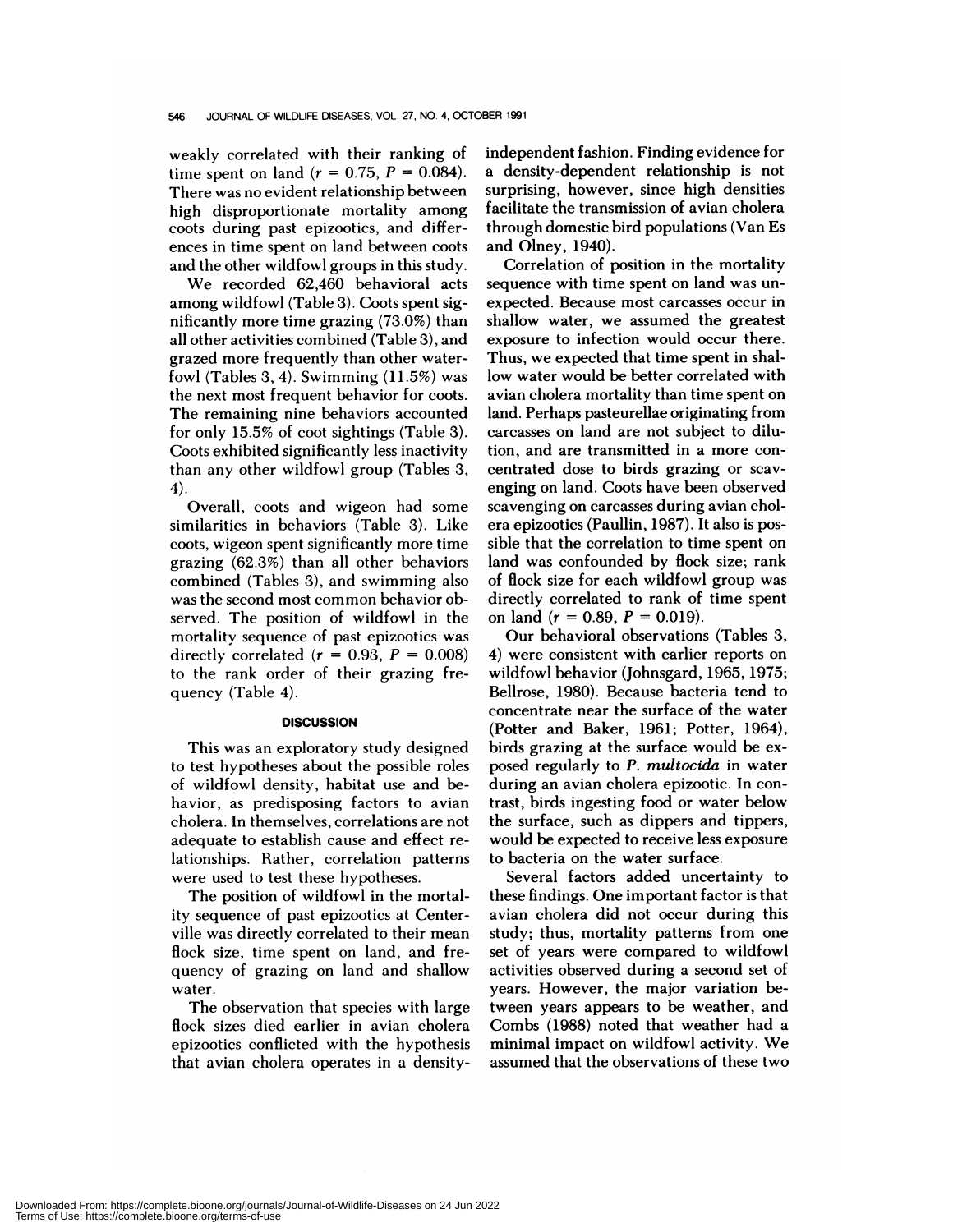| om highest to lowest frequencies, for wildfowl groups at Centerville, Humboldt County, California, October to March<br>behaviors underlined with the same line were not significantly different, based on the Kruskal-Wallis and multiple rank |   |
|------------------------------------------------------------------------------------------------------------------------------------------------------------------------------------------------------------------------------------------------|---|
|                                                                                                                                                                                                                                                |   |
|                                                                                                                                                                                                                                                |   |
|                                                                                                                                                                                                                                                |   |
|                                                                                                                                                                                                                                                |   |
|                                                                                                                                                                                                                                                |   |
| ত<br>অ                                                                                                                                                                                                                                         |   |
| $\vec{b}$<br>i<br>$\frac{1}{2}$<br>Ξ<br>RI E R<br>$82 - 8$                                                                                                                                                                                     | ś |

| Species                  |                |              |           |              |                  | Behaviors       |                          |                     |                  |                        |                    |
|--------------------------|----------------|--------------|-----------|--------------|------------------|-----------------|--------------------------|---------------------|------------------|------------------------|--------------------|
| $(n = 47, 499)$<br>Coots | Graze<br>73.0° | Swim<br>11.5 | 5.6<br>اق | Preen<br>3.6 | ΪP<br>2.9        | Inactive<br>1.6 | Walk<br>$\overline{0.6}$ | Take-off<br>0.6     | Land<br>3        | Bathe<br>$\frac{3}{2}$ | Glean              |
| Wigeon                   | 62.3           | 16.6         | 13.4      | 2.6          | 2.3              | 1.3             | $\Box$                   | 0.2                 | $\frac{2}{3}$    | $\overline{c}$         |                    |
| $(n = 4,975)$            | Graze          | Swim         | Inactive  | $Take-off$   | Preen            | $\frac{1}{2}$   | Land                     | Tip                 | <b>Bathe</b>     | Walk                   | Glean              |
| Swans                    | 41.1           | 17.1         | 16.7      | 12.9         | 8.8              |                 | 0.4                      | $\ddot{\mathrm{o}}$ | $\circ$          |                        |                    |
| $(n = 1,348)$            | Inactive       | Graze        | Preen     | Swim         | Walk             | $27$<br>Dip     | Take-off                 | <b>Bathe</b>        | Glean            | Tip                    | Land               |
| Pintails                 | 38.6           | 28.3         | 12.6      | 8.7          | 53               | 4.2             | 0.9                      | 0.6                 | $\overline{0}$   | 0.4                    | $\overline{5}$     |
| $(n = 4.319)$            | Dip            | Inactive     | Swim      | Preen        | Tip              | Graze           | $\frac{W}{2}$            | Take-off            | Land             | Bathe                  | Glean              |
| Shoveler/mallards        | 41.2           | 16.0         | 15.0      | 14.1         | 7.6              | 3.6             | $\overline{0}$ .0        | $\overline{0.8}$    | $\overline{0.4}$ | $\sim 1$               |                    |
| $(n=3,116)$              | Dip            | Tip          | Swim      | Inactive     | Preen            | $Take-off$      | Land                     | Glean               | Graze            | <b>Bathe</b>           | $W$ alk            |
| Teal                     | $^{42.1}$      | 33.2         | 10.8      | 4.8          | $3.\overline{3}$ | $\overline{3}$  | 1.2                      | 0.6                 | 0.5              | $0.\overline{2}$       | $\overline{\circ}$ |
| $(n=4,319)$              | Swim           | Inactive     | Dip       | Гiр          | Preen            | Graze           | Walk                     | Bathe               | $_{\rm Land}$    | Glean                  | rake-off           |

Downloaded From: https://complete.bioone.org/journals/Journal-of-Wildlife-Diseases on 24 Jun 2022<br>Terms of Use: https://complete.bioone.org/terms-of-use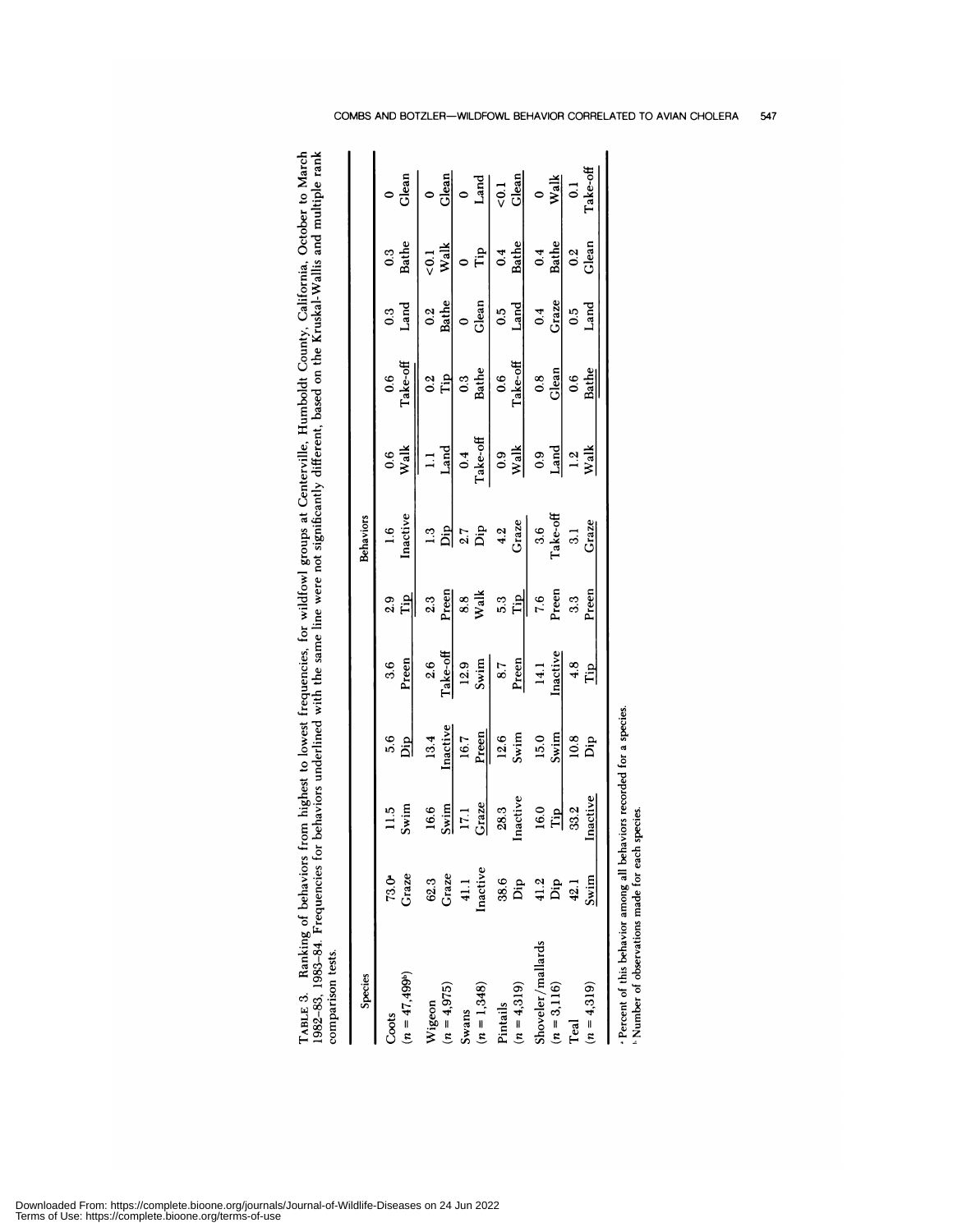| 84, Centerville, Humboldt County<br>multiple rank comparison tests. |                     |                   |                   | TABLE 4. Ranking of each wildfowl group by the frequency with which they exhibited a particular behavior (Table 3), October to March 1982-83, 1983-<br>, California. Species underlined with the same line were not significantly different in ranking, based on Kruskal-Wallis and |          |                    |
|---------------------------------------------------------------------|---------------------|-------------------|-------------------|-------------------------------------------------------------------------------------------------------------------------------------------------------------------------------------------------------------------------------------------------------------------------------------|----------|--------------------|
|                                                                     |                     |                   | Wildfowl species  |                                                                                                                                                                                                                                                                                     |          |                    |
| Behavior                                                            | (Highest frequency) |                   |                   |                                                                                                                                                                                                                                                                                     |          | (Lowest frequency) |
| Graze                                                               | Coots               | Wigeon            | Swans             | Pintails                                                                                                                                                                                                                                                                            | Teal     | Shoveler/mallards  |
| Ďр                                                                  | Shoveler/mallards   | Pintails          | Teal              | Coots                                                                                                                                                                                                                                                                               | Swans    | Wigeon             |
| Гiр                                                                 | Shoveler/mallards   | Pintails          | Teal              | Coots                                                                                                                                                                                                                                                                               | Wigeon   | <b>Swans</b>       |
| Glean                                                               | Shoveler/mallards   | Teal              | Pintails          | Coots                                                                                                                                                                                                                                                                               | Wigeon   | <b>Swans</b>       |
| Preen                                                               | Swans               | Pintails          | Shoveler/mallards | Coots                                                                                                                                                                                                                                                                               | Teal     | Wigeon             |
| Bathe                                                               | $_{\rm{real}}$      | Pintails          | Shoveler/mallards | Coots                                                                                                                                                                                                                                                                               | Swans    | Wigeon             |
| Swim                                                                | Teal                | Wigeon            | Shoveler/mallards | Swans                                                                                                                                                                                                                                                                               | Pintails | Coots              |
| Walk                                                                | Swans               | Teal              | Pintails          | Coots                                                                                                                                                                                                                                                                               | Wigeon   | Shoveler/mallards  |
| Take-off                                                            | Shoveler/mallards   | Wigeon            | Costs             | Pintails                                                                                                                                                                                                                                                                            | Swans    | Teal               |
| Land                                                                | Wigeon              | Shoveler/mallards | Pintails          | Teal                                                                                                                                                                                                                                                                                | Coots    | Swans              |
| Inactive                                                            | Swans               | Teal              | Pintails          | Shoveler/mallards                                                                                                                                                                                                                                                                   | Wigeon   | Coots              |
|                                                                     |                     |                   |                   |                                                                                                                                                                                                                                                                                     |          |                    |

JOURNAL OF WILDLIFE DISEASES, VOL. 27, NO. 4, OCTOBER 1991 548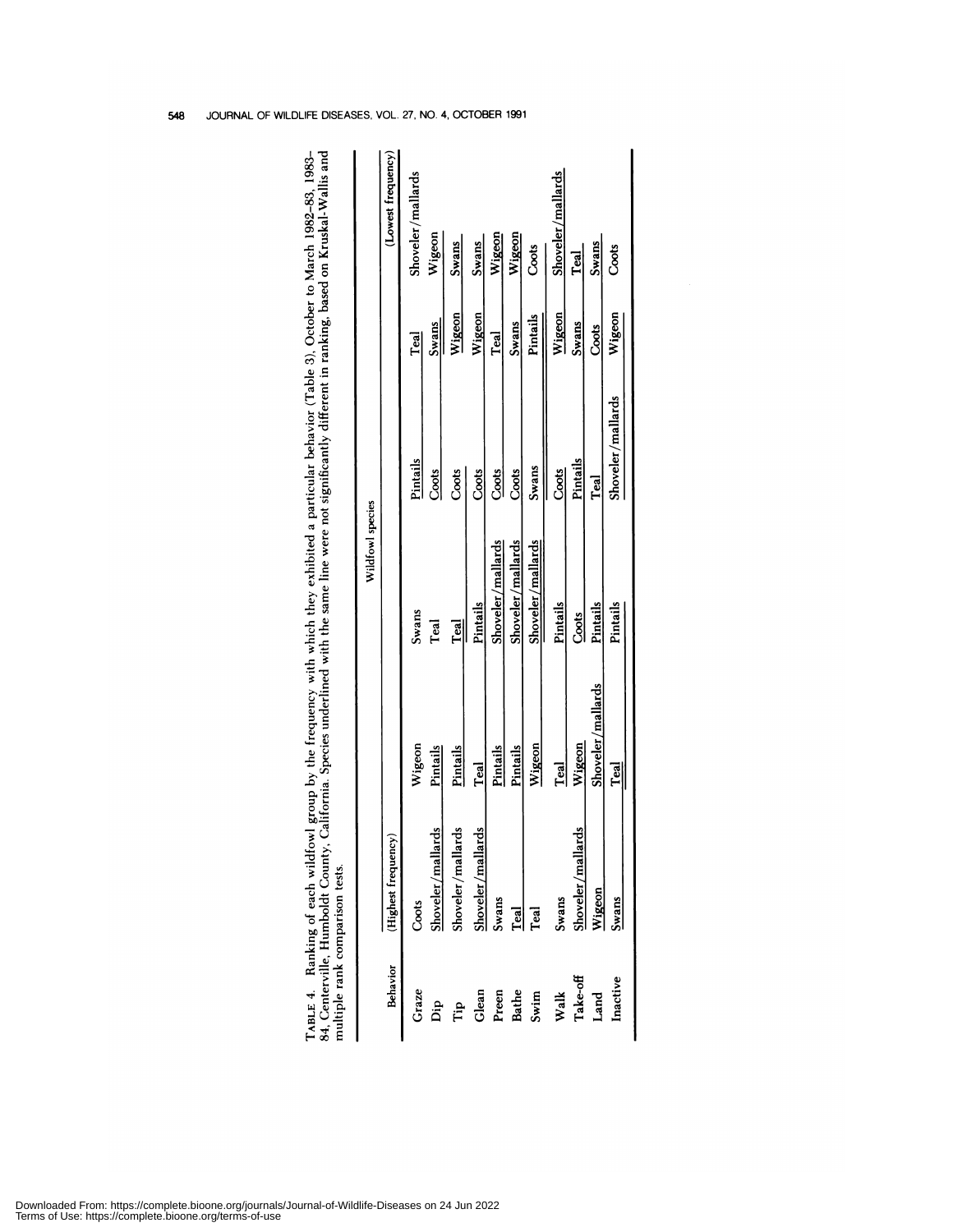years were representative of wildfowl activities both for years with and without avian cholera. Secondly, comparable nighttime observations were not made, and some activities could vary at night. We assumed that feeding strategies (e.g., grazing versus gleaning) did not vary between day and night, but our findings generally must be considered as day-time observations. Thirdly, it could be argued that species differences in physiological susceptibility to *P. multocida* account for the past mortality patterns. We do not dispute that physiology may play an important role in susceptibility to *P. multocida;* rather we suggest that wildfowl activities also may influence susceptibility. Determining the respective roles of physiology and behavior in susceptibility to *P. multocida* is an important problem that has yet to be adequately addressed. Finally, no distinction was made between the activities of various sex and age classes within each wildfowl group. Mensik and Botzler (1989) found no differential mortality from avian chol era by sex or age among coots. We assumed that the activities assessed did not vary significantly among sex and age classes within each wildfowl group, during the study period at Centerville.

The disproportionately high mortality reported among coots in past epizootics is not clearly related to any distinctive feature of coot behavior, habitat use of density. However, coots grazed more than any other species, and a high frequency of grazing in shallow water or land may ex pose them to large doses of pasteurellae originating from carcasses once an epizootic starts. Besides a high frequency of grazing, the take-off behavior of coots also may contribute to their high disproportionate mortality. Coots usually left the ponds en masse by running along the surface. In contrast, other species usually departed singly and lifted almost vertically into the air. The take-off of coot rafts caused substantial air and water displacement and could produce a bacteria-rich

aerosol. Many wildfowl, including coots, are susceptible to *P.multocida* through aerosol inoculation (Titche, 1979). Coots also may be physiologically more susceptible to *P. multocida* than other wildfowl groups.

Overall, there is little information on the biological and environmental factors triggering avian cholera epizootics, or in ac counting for differences in observed mortality among wildfowl. Variation in physiology undoubtedly affects the sus ceptibility of wildfowl to avian cholera. Based on our findings we propose that differences in wildfowl densities, land use, and frequency of grazing also may affect the risk of acquiring avian cholera among wildfowl. We believe that the possible role of daily activities as predisposing factors to avian cholera is a fruitful topic to ex plore more fully in developing a management model for avian cholera in wildfowl.

We thank K. Converse, R. J. Cooper, S. W. Harris, D. W. Kitchen, B. R. Noon, T. D. Nudds, G. A. Wobeser, and anonymous referees for valuable comments and suggestions on earlier drafts of this manu script.

#### **LITERATURE CITED**

- ALTMANN, J. 1974. Observational study of behavior: Sampling methods. Behavior 49: 227-267.
- BELLROSE, F. C. 1980. Ducks, geese and swans of North America. Stackpole Books, Harrisburg, Pennsylvania, 540 pp.
- COMBS, S. M. 1988. Behavioral ecology of coots and waterfowl at an avian cholera epornitic site, Humboldt County, California. M.S. Thesis. Humboldt State University, Arcata, California, 109 pp.
- DELACOUR, J., AND E. MAYR. 1945. The family Anatidae. Wilson Bulletin 57: 3-55.
- FRIEND, M. 1987. Avian cholera. *In* Field guide to wildlife diseases. Vol. I. General field procedures and diseases of migratory birds, M. Friend (ed). U.S. Department of the Interior Resource Publication No. 167, Washington, D.C., pp. 69-82.
- HULL, C. H., AND N. H. NIE. 1981. SPSS update 7-9. McGraw-Hill Book Company, San Francis co, California, 402 pp.
- JOHNSGARD, P. A. 1965. Handbook of waterfowl behavior. Cornell University Press, Ithaca, New York, 378 pp.